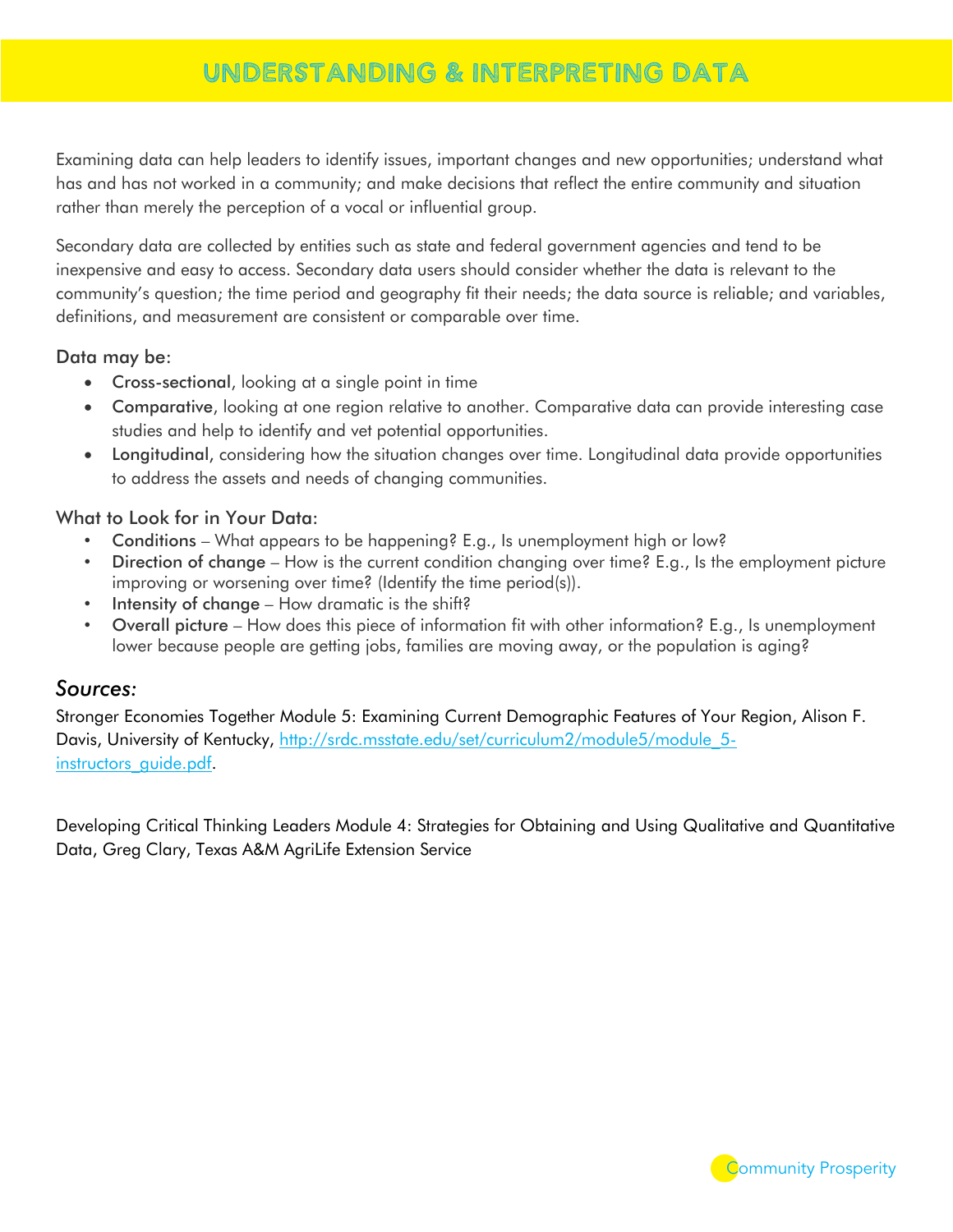## Census – American Factfinder

[https://factfinder.census.gov](https://factfinder.census.gov/)

#### To download data from the OPPE Data Links PDF:

- 1. Click Advanced Search on the left side of the page and then click "SHOW ME ALL".
- 2. Under [1], enter the table number (e.g., S2801) and start typing your county or state name; then select the place name from the text that appears. Click GO.
- 3. Click on the table name on the next screen.
- 4. If you want to add another county or state for comparison, click Add/Remove Geographies above the table and either type in the place name or select the geography from the series of dropdown menus. After selecting your location click ADD TO YOUR SELECTIONS and then close the pop up window.
- 5. Note that you can often compare data from different years by selecting a different year from the list of available data on the left.

You can download the data by clicking the Download link, selecting "Use the data...", and following the prompts to download and open the zip file. However, the download format can be cumbersome. It is often easier to copy and paste the data. Click in the white space above the table and, holding the left mouse button, drag down through the bottom of the table. Then copy (Ctrl+c) and paste the data in an Excel workbook.

If you want to explore additional Census data from the Factfinder link [\(https://factfinder.census.gov\)](https://factfinder.census.gov/):

- 1. Click Advanced Search on the left of the page and "SHOW ME ALL".
- 2. Click the Geographies tab on the left and follow the prompts to complete selections through the dropdown menus. You can select multiple counties using the Ctrl+click feature. When you've selected your location(s), click ADD TO YOUR SELECTIONS. To select both a state and a county, you'll need to follow the prompts twice—once to select the state and once to select the county.
- 3. After the geography loads, click CLOSE in the top right corner of the popup window.
- 4. Select Topic from the tabs on the left.
- **5.** Click  $a + sign$  to see more detail about each topic or sub-topic.
- 6. Click the subtopic of interest (e.g., rural/urban).
- 7. Click CLOSE in the top right corner of the popup window.
- 8. Click on the table of interest.
- 9. If you click on a table that does not have the information you are looking for, hit the Back button on your browser window and select a different table.
- 10. Note that you can often compare data from different years by selecting a different year from the list of available data on the left.
- 11. You can download the data by clicking the Download link, selecting "Use the data...", and following the prompts to download and open the zip file. However, the download format can be cumbersome. It is often easier to copy and paste the data. Click in the white space above the table and, holding the left mouse button, drag down through the bottom of the table. Then copy (Ctrl+c) and paste (Ctrl+v) the data in an Excel workbook.

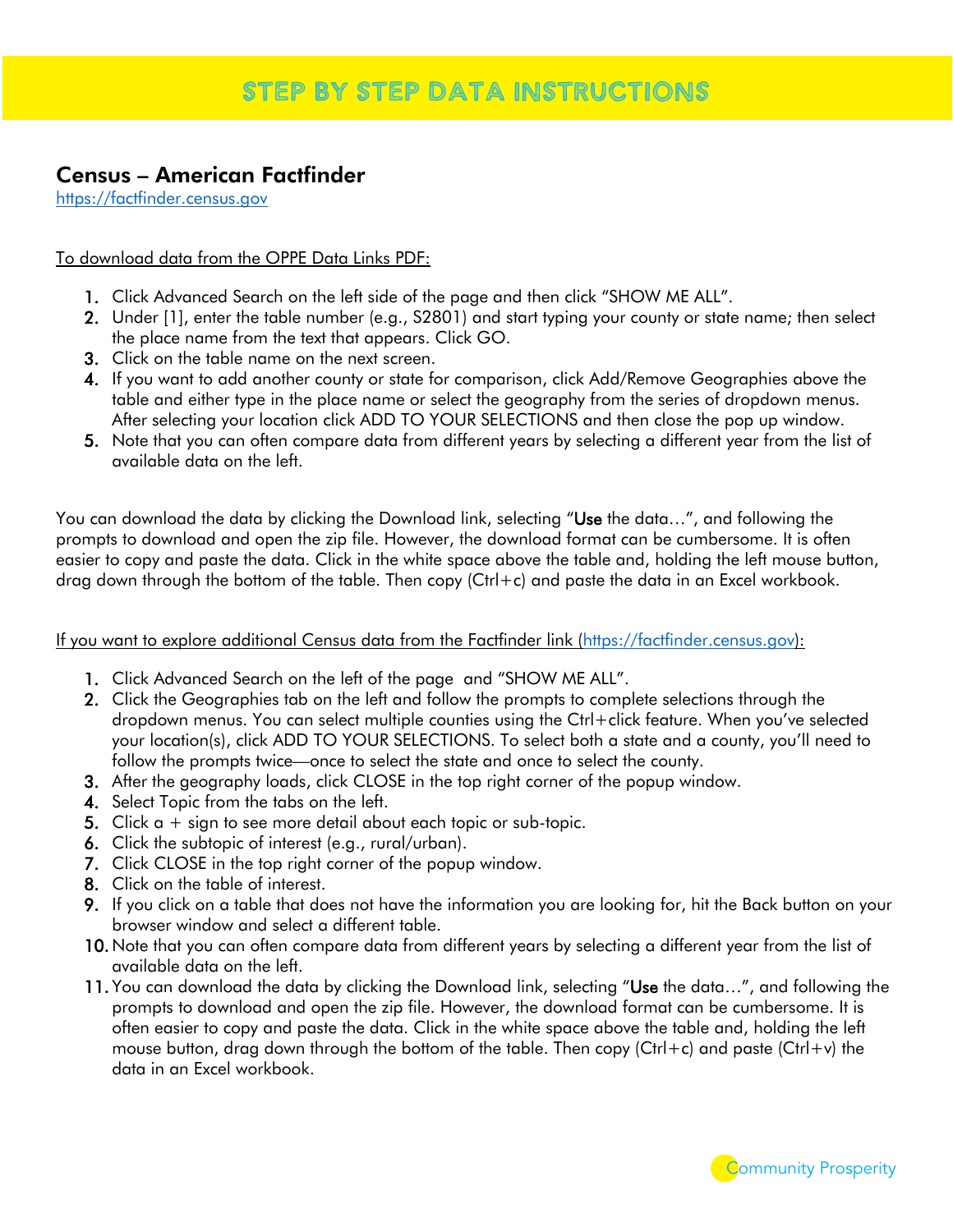#### Census County Business Patterns/Non-employer Statistics

To download data from the OPPE Data Links PDF: [\(https://www.census.gov/programs](https://www.census.gov/programs-surveys/cbp/data/datasets.html)[surveys/cbp/data/datasets.html](https://www.census.gov/programs-surveys/cbp/data/datasets.html) ):

- 1. Click County Business Patterns: 2016 (or the year you need). The Complete files under Datasets on the next screen will give you text files. Thus it may be easier to transition into FactFinder for the business data.
- 2. Visit [https://factfinder.census.gov.](https://factfinder.census.gov/)
- 3. Click Advanced Search and "SHOW ME ALL".
- 4. Click the Geographies tab on the left and follow the prompts to complete selections through the dropdown menus. You can select multiple counties using the Ctrl+click feature. When you've selected your location(s), click ADD TO YOUR SELECTIONS. To select both a state and a county, you'll need to follow the prompts twice—once to select the state and once to select the county.
- 5. After the geography loads, click CLOSE in the top right corner of the popup window.
- 6. Click Topics tab to the left. Then click Dataset and select 2016 Business Patterns (or another year). If you need nonemployer businesses instead of or in addition to employer businesses, select the 2016 Nonemployer Statistics under Datasets.
- 7. For a broad overview at the 2-digit NAICS, click either of the two tables available under Table, File or Document Title on the mail screen. (The table including the words By Employment Class Size includes information about business sizes).
- 8. If you want more detailed information about an industry, click on Industry Codes tab to the left and select your sub-industry. You will likely find it easier to Use the Industry Code Filter Options on the left of the pop-up screen to locate your industry.

#### On the Map

<https://onthemap.ces.census.gov/>

#### To download data from the OPPE Data Links PDF:

- 1. Type in your place (e.g., county) name and click Search in the Search area to the left.
- 2. A list of places will pop up below the search box. Click your county or place name.
- 3. The place will be marked on the map. Click Perform Analysis on Selection Area in the text box by the marker.
- 4. Set your analysis settings and click Go. The Labor Market profile and the Destination analyses are both quite interesting.
- 5. To explore a different analysis or change settings, click Change Settings at the bottom left of the page, under the Legends.

See additional commuting data at

[https://www.census.gov/content/census/en/data/tables/2017/demo/geographic-mobility/county-to-county](https://www.census.gov/content/census/en/data/tables/2017/demo/geographic-mobility/county-to-county-migration-2013-2017.html)[migration-2013-2017.html.](https://www.census.gov/content/census/en/data/tables/2017/demo/geographic-mobility/county-to-county-migration-2013-2017.html)

### Bureau of Labor Statistics

<https://www.bls.gov/data/>

#### To download data from the OPPE Data Links PDF:

#### For unemployment,

- 1. Visit [https://www.bls.gov/lau/tables.htm.](https://www.bls.gov/lau/tables.htm)
- 2. Scroll to COUNTY DATA and click the TXT file (if you need to use the data, e.g., in excel, click ZIP).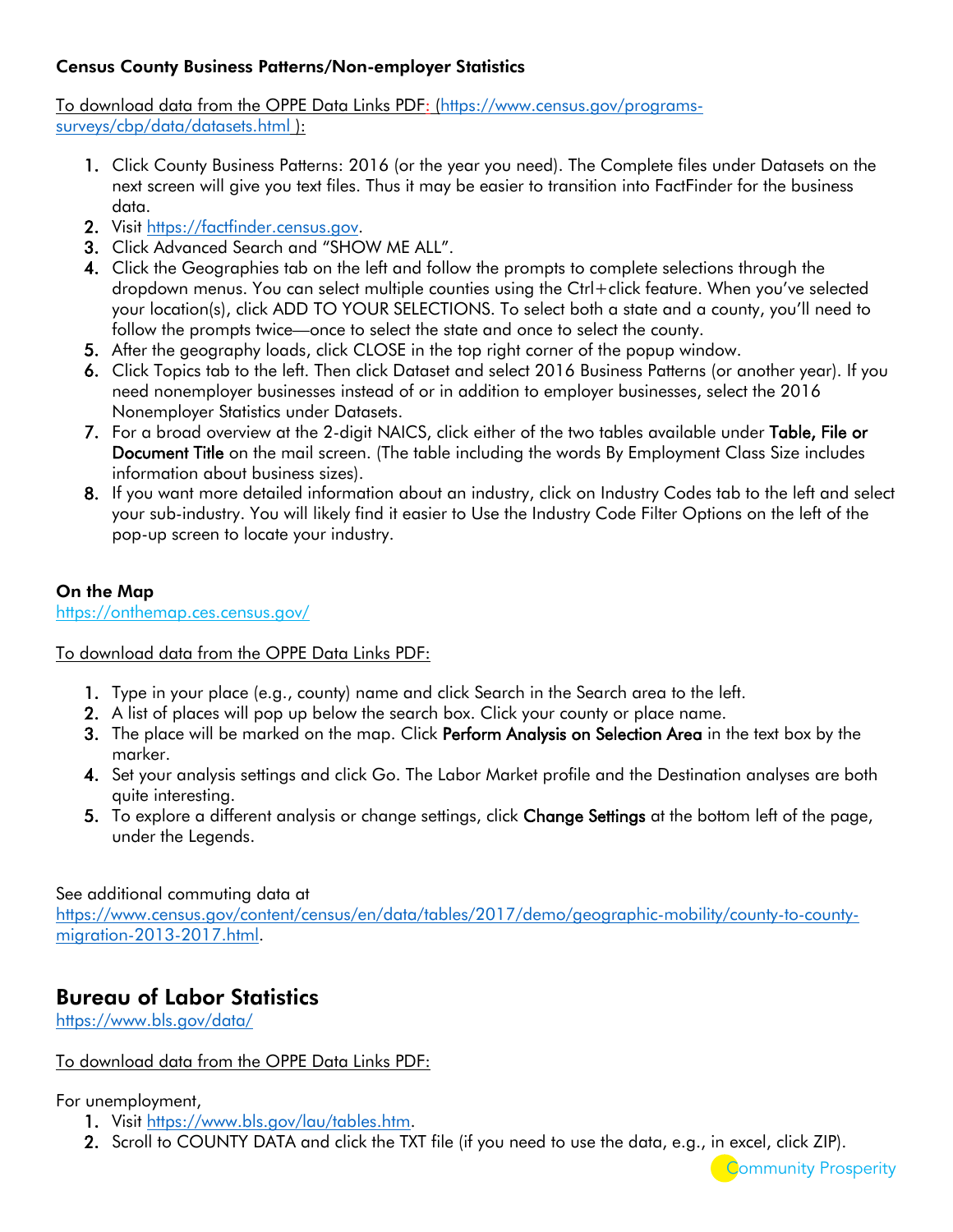3. Scroll or ctrl+f and type the county name to locate your county.

For occupational employment statistics,

- 1. Visit [https://www.bls.gov/oes/home.htm.](https://www.bls.gov/oes/home.htm)
- 2. In the On This Page area of the webpage, click OES Data. (NOTE: If you want to look at different years, click OES DATEBASES, select the Tables icon, and follow the steps below.)
- 3. Option 1: Click Occupational Profiles and then select the occupation code to learn more about wages, employment and LQs for a given occupation. The HTML link goes to a new webpage, or the XLS link will download that data in a zipped Excel file.
- 4. Option 2: Click State and then select your state and an occupation group to learn more about wages, employment and LQs for a given occupation in your state.
- 5. Option 3: Click Metropolitan and nonmetropolitan area for information at a regional level.

### USDA National Agricultural Statistics Service

[https://www.nass.usda.gov/Data\\_and\\_Statistics/index.php](https://www.nass.usda.gov/Data_and_Statistics/index.php)

To download data from the OPPE Data Links PDF using Quick Stats:

- 1. Visit [https://www.nass.usda.gov/Quick\\_Stats/CDQT/chapter/1/table/1.](https://www.nass.usda.gov/Quick_Stats/CDQT/chapter/1/table/1)
- 2. Enter the Census chapter to specify if you want US/State data or county level data.
- 3. Enter the Table number (if you click the link in the OPPE Data Links PDF, these will be preselected for you).
- 4. Select your state and county.
- 5. Click Update Grid at the top left (just to the left of Census Chapter).

For Ag Census Data, including county profiles and reports,

[https://www.nass.usda.gov/Publications/AgCensus/2017/Full\\_Report/Census\\_by\\_State/index.php](https://www.nass.usda.gov/Publications/AgCensus/2017/Full_Report/Census_by_State/index.php)

- 1. Select your state.
- 2. Select the desired product (e.g., State or County Reports, Profiles, Rankings). Note the profiles provide a good overview and make an attractive handout. The reports include a list of tables with data for all counties in the selected state. These tables contain more information than is available from the profile. You can also move into the query tool from the reports section.
- 3. Select your county.
- 4. You can export this data to Excel by clicking the CSV icon by Export Data at the top of the page. You can also View PDF.

**Community Prosperity** 

There is also a good deal of additional data available through Quick Stats. If you are interested, explore it.

### Bureau of Economic Analysis

<https://www.bea.gov/data>

#### To download data from the OPPE Data Links PDF:

For GDP by county,

- 1. Visit [https://www.bea.gov/data/gdp/gdp-county.](https://www.bea.gov/data/gdp/gdp-county)
- 2. Scroll down to the Current Release area and click Data Table for GDP by County.